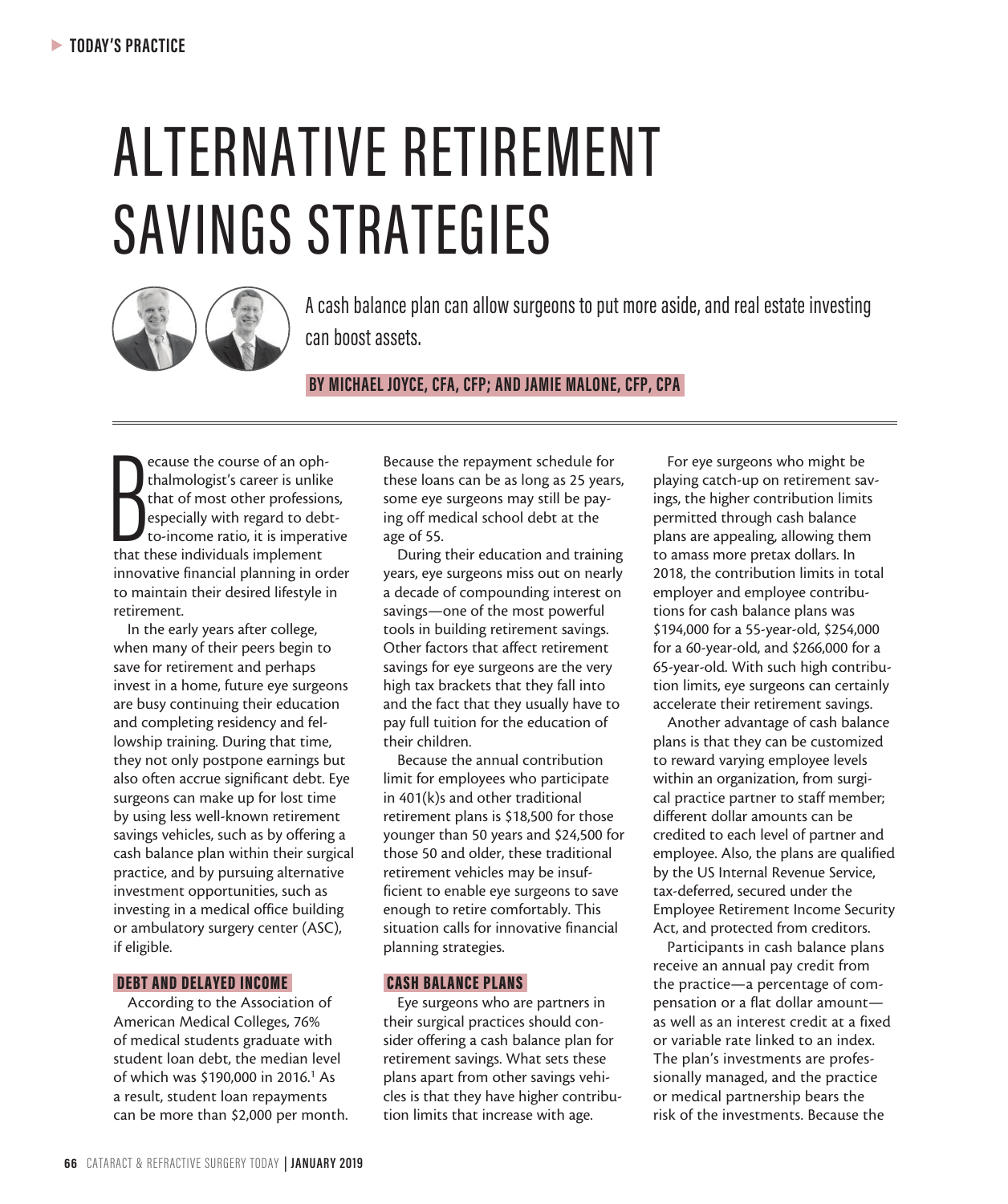rate of return is guaranteed and not dependent upon performance, the ups and downs of the plan's investments do not have a direct impact on the benefit amounts received by participants.

At retirement age, participants can make a choice about how they wish to receive their retirement earnings; distributions can be taken as an annuity or as a lump-sum benefit that can be rolled over into an individual retirement account (IRA) or another employer's plan. The common practice—and the recommended one—is to take the distribution as a lump-sum benefit.

As with traditional defined-benefit pension plans, partners in an eye surgery practice work together with their plan manager to try to match assets (plan balances) and liabilities (future payouts). Additionally, once a cash balance plan is established, employers are required to make contributions to employees' plans each year, so medical practices offering this benefit must have stable profits and cash flow year over year. Also, the actuarial and administrative expenses required for plan oversight are more costly than those of other plan types. Administrative fees usually range from \$2,000 to \$10,000 annually, and investment management fees can be 0.25% to

## **"ANOTHER ADVANTAGE OF CASH BALANCE PLANS IS" THAT THEY CAN BE CUSTOMIZED TO REWARD VARYING EMPLOYEE LEVELS WITHIN AN ORGANIZATION, FROM SURGICAL PRACTICE PARTNER TO STAFF MEMBER."**

1.00% of assets.

From the employee's perspective, shifting to a cash balance plan from a traditional pension plan can result in diminished benefits. Traditional pension plan payouts are usually linked to an employee's highest annual earnings, whereas cash balance plan payouts are linked to earnings across the working history, from lowest to highest earnings. But, having the option of a guaranteed annuity that these plans provide can be attractive to employees.

#### INVESTING IN AN OFFICE BUILDING OR ASC

Ownership of a medical office building or ASC offers eye surgeons an opportunity for additional income, and the building itself is a potentially valuable asset. The building may continue to generate income for the



Figure. Percentage of inpatient versus outpatient surgeries, 1995 to 2016.

owner even after he or she retires and no longer treats patients.

By establishing a separate limited liability company, or LLC, to purchase a medical office building, the eye surgeon and his or her partners can become the landlords of their own medical practice. They can earn additional rental income as well if the building houses other tenants.

Owning a medical office building has the potential to be lucrative, but care must be taken to understand all of the ongoing costs associated with property ownership, such as utilities and maintenance. In addition, the partners should buy opportunistically (not overpay) and make judicious use of leverage prior to purchase.

ASC ownership can be another way to earn a profit. As the Figure illustrates, there has been a slow but steady—upward trend in the percentage of surgeries performed in an outpatient setting over the past 20 years.

Historically, ASCs have shown the potential for outstanding profit margins, but investment eligibility is often contingent upon one's being a participating surgeon who performs surgeries at the center. Also, investing in an ASC might be prohibited by one's private practice or hospital.

Of note, the amount of income that surgeons can earn with this sort of investment is based on production; if a surgeon stops operating or reduces surgical volume, he<br>or she can be removed from the